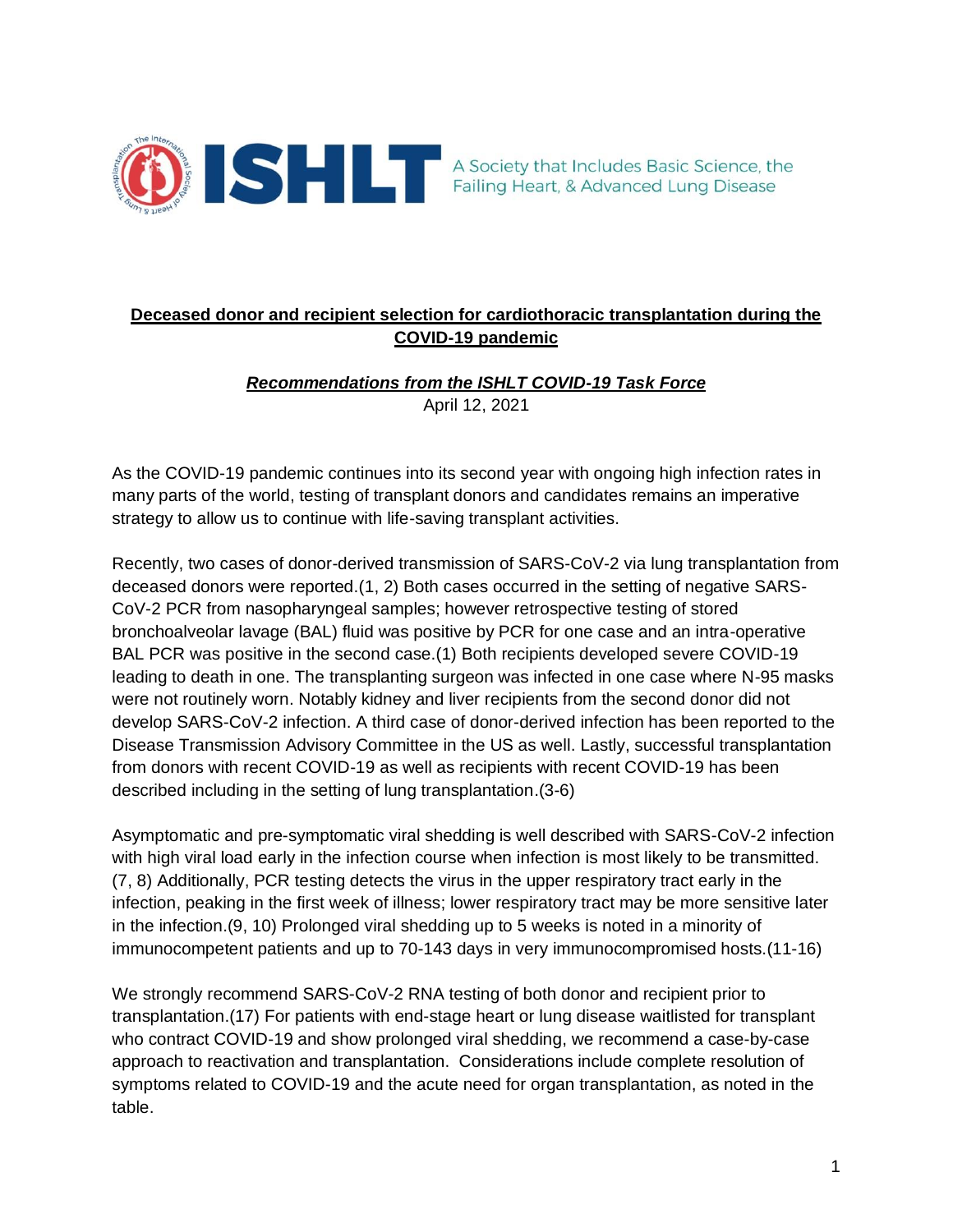Multiple cases of lung transplantation (LT) for COVID-19 related acute respiratory distress syndrome have been described.(18-21) We believe that LT will be appropriate for a minority of patients with COVID-19. We recommend proceeding with listing for an otherwise healthy patient with COVID-19 related respiratory failure in carefully selected cases based on the severity and irreversibility of respiratory failure, at least 28 days since onset of severe lung injury, negative SARS-CoV-2 PCR tests separated at least 24-48 hours, with at least one of the PCRs from a deep respiratory specimen, presence of single organ failure related to COVID-19, nutritional status and rehabilitation potential of the patient, assuming other listing criteria based on local center policies are met.

### **Consensus Recommendations:**

#### **Pre-transplant testing for deceased donor:**

- 1. We recommend pre-transplant COVID-19 symptom assessment. Donor currently suffering from a clinical syndrome compatible with COVID-19, regardless of known exposure within the past 10 days and negative PCR test results, should be avoided (unless alternative diagnosis is made).
- 2. We recommend testing for SARS-CoV-2 RNA by nasopharyngeal/ oropharyngeal swab, sputum/ tracheal aspirate, bronchial wash, or bronchoalveolar lavage (BAL) less than 72 hours before organ donation.
- 3. We strongly recommend a deep respiratory specimen (bronchial wash, BAL, mini-BAL, or tracheal aspirate) for SARS-CoV-2 RNA for all lung donors.
- 4. A thoracic CT scan may show signs of COVID-19 pneumonia even before development of symptoms or positive PCR and thus should be considered for donor assessment and possible risk of COVID-19 in donors and heart candidates.
- 5. Antigen test is not acceptable for donor evaluation.
- 6. COVID-19 vaccination status of the donor does not alter these recommendations

### **Pre-transplant testing for cardiothoracic candidate:**

- 1. We recommend pre-transplant COVID-19 symptom assessment. Candidate currently suffering from a clinical syndrome compatible with COVID-19, regardless of known exposure within the past 10 days and negative PCR test results, should be deferred (unless alternative diagnosis is made).
- 2. We recommend PCR based test in the asymptomatic waitlisted candidate prior to transplant surgery and recommend deferring transplant on PCR+ waitlisted candidates except in specific circumstances as noted in Table 1.
- 3. We recommend testing for SARS-CoV-2 RNA by nasopharyngeal/ oropharyngeal swab, sputum/ tracheal aspirate, bronchial wash, or bronchoalveolar lavage (BAL).
- 4. COVID-19 vaccination status of the transplant candidate does not alter these recommendations.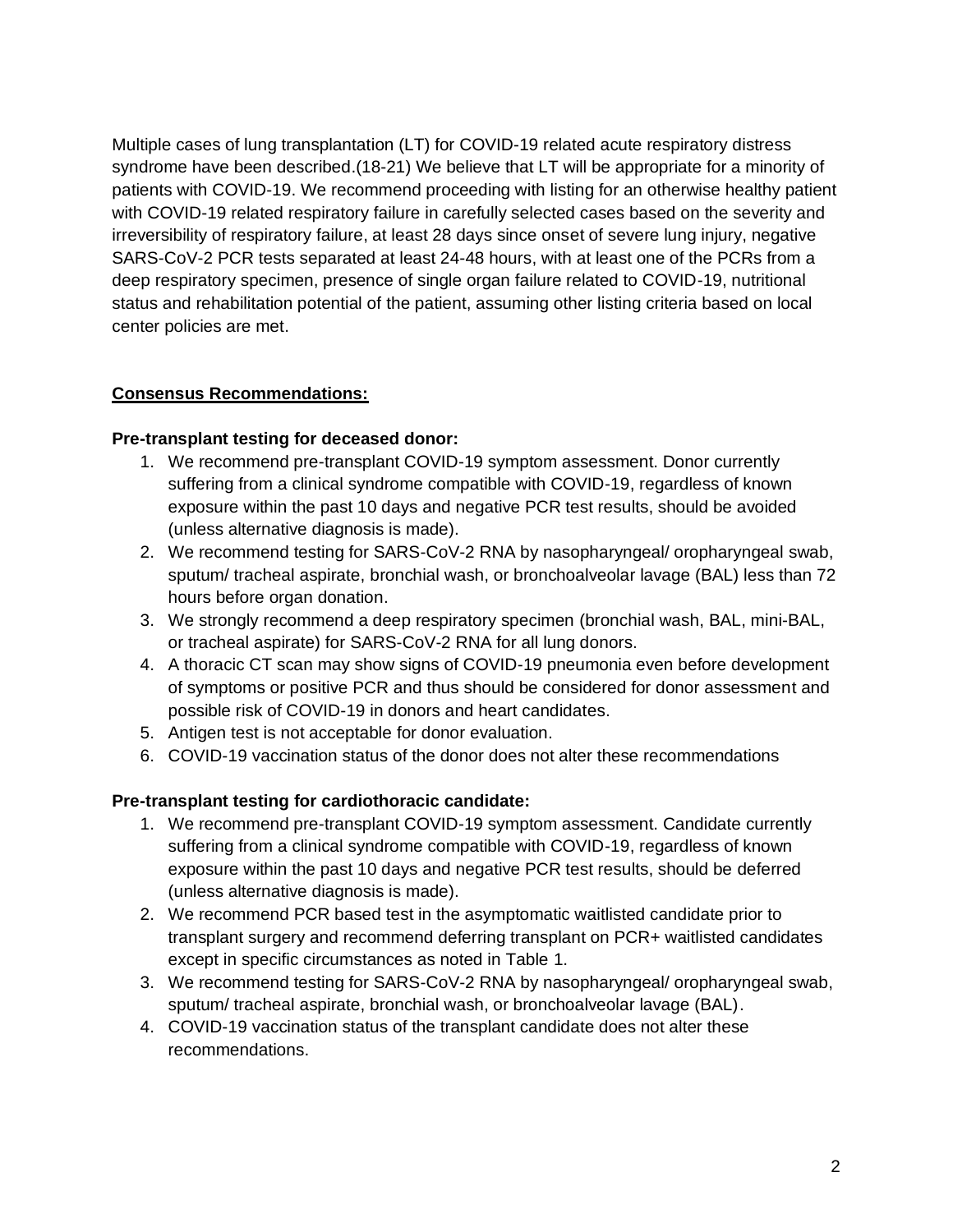**Criteria for proceeding with cardiothoracic transplantation based on various COVID-19 related clinical scenarios:**

| <b>WAITLISTED CANDIDATE - HEART/ LUNG</b> |                                                                                                                                                                                                                                                                                               |  |
|-------------------------------------------|-----------------------------------------------------------------------------------------------------------------------------------------------------------------------------------------------------------------------------------------------------------------------------------------------|--|
| Exposure to confirmed or                  | May be considered for transplant if:                                                                                                                                                                                                                                                          |  |
| suspected case of COVID-                  | <b>Asymptomatic AND</b>                                                                                                                                                                                                                                                                       |  |
| 19 within past 10 days                    | >7 days since exposure AND                                                                                                                                                                                                                                                                    |  |
|                                           | One negative SARS-CoV-2 PCR test within 24 hours                                                                                                                                                                                                                                              |  |
|                                           | prior to transplant AND                                                                                                                                                                                                                                                                       |  |
|                                           | high risk of mortality without organ transplantation                                                                                                                                                                                                                                          |  |
|                                           | If above criteria not met, suggest avoiding cardiothoracic<br>transplant within the 10-day incubation period.                                                                                                                                                                                 |  |
| Previous symptomatic                      | <b>Clinical resolution AND</b>                                                                                                                                                                                                                                                                |  |
| COVID-19                                  | >21 days from onset of symptoms in an                                                                                                                                                                                                                                                         |  |
|                                           | immunocompetent patient* AND                                                                                                                                                                                                                                                                  |  |
|                                           | one negative SARS-CoV-2 PCR test                                                                                                                                                                                                                                                              |  |
|                                           | *time period may be shortened to >14 days in candidate<br>with high risk of mortality without transplant if other<br>criteria are met                                                                                                                                                         |  |
|                                           | If SARS-CoV-2 PCR remains positive after resolution of<br>illness and > 28 days from initial diagnosis, may be<br>considered for transplant if high risk of waitlist mortality<br>OR if serial cycle threshold (Ct) values obtained on the<br>same platform is suggestive of non-viable virus |  |
| Previous asymptomatic                     | May be considered for transplant if:                                                                                                                                                                                                                                                          |  |
| COVID-19 with positive                    | >14 days since diagnosis unless high risk of mortality                                                                                                                                                                                                                                        |  |
| SARS-CoV-2 PCR                            | without organ transplantation AND                                                                                                                                                                                                                                                             |  |
|                                           | one negative SARS-CoV-2 PCR test within 72 hours of<br>transplant                                                                                                                                                                                                                             |  |
|                                           | If SARS-CoV-2 PCR remains positive and candidate                                                                                                                                                                                                                                              |  |
|                                           | remains asymptomatic > 28 days from initial diagnosis,                                                                                                                                                                                                                                        |  |
|                                           | may be considered for transplant if high risk of waitlist                                                                                                                                                                                                                                     |  |
|                                           | mortality OR if serial cycle threshold (Ct) values obtained                                                                                                                                                                                                                                   |  |
|                                           | on the same platform indicate non-viable virus                                                                                                                                                                                                                                                |  |
| <b>DONOR - HEART</b>                      |                                                                                                                                                                                                                                                                                               |  |
| Exposure to confirmed or                  | Organ may be considered for transplant if:                                                                                                                                                                                                                                                    |  |
| suspected case of COVID-                  | Donor has been asymptomatic AND                                                                                                                                                                                                                                                               |  |
| 19 within past 10 days                    | >7 days since exposure AND at least                                                                                                                                                                                                                                                           |  |
|                                           | one negative SARS-CoV-2 PCR test within 24 hours prior<br>to transplant AND                                                                                                                                                                                                                   |  |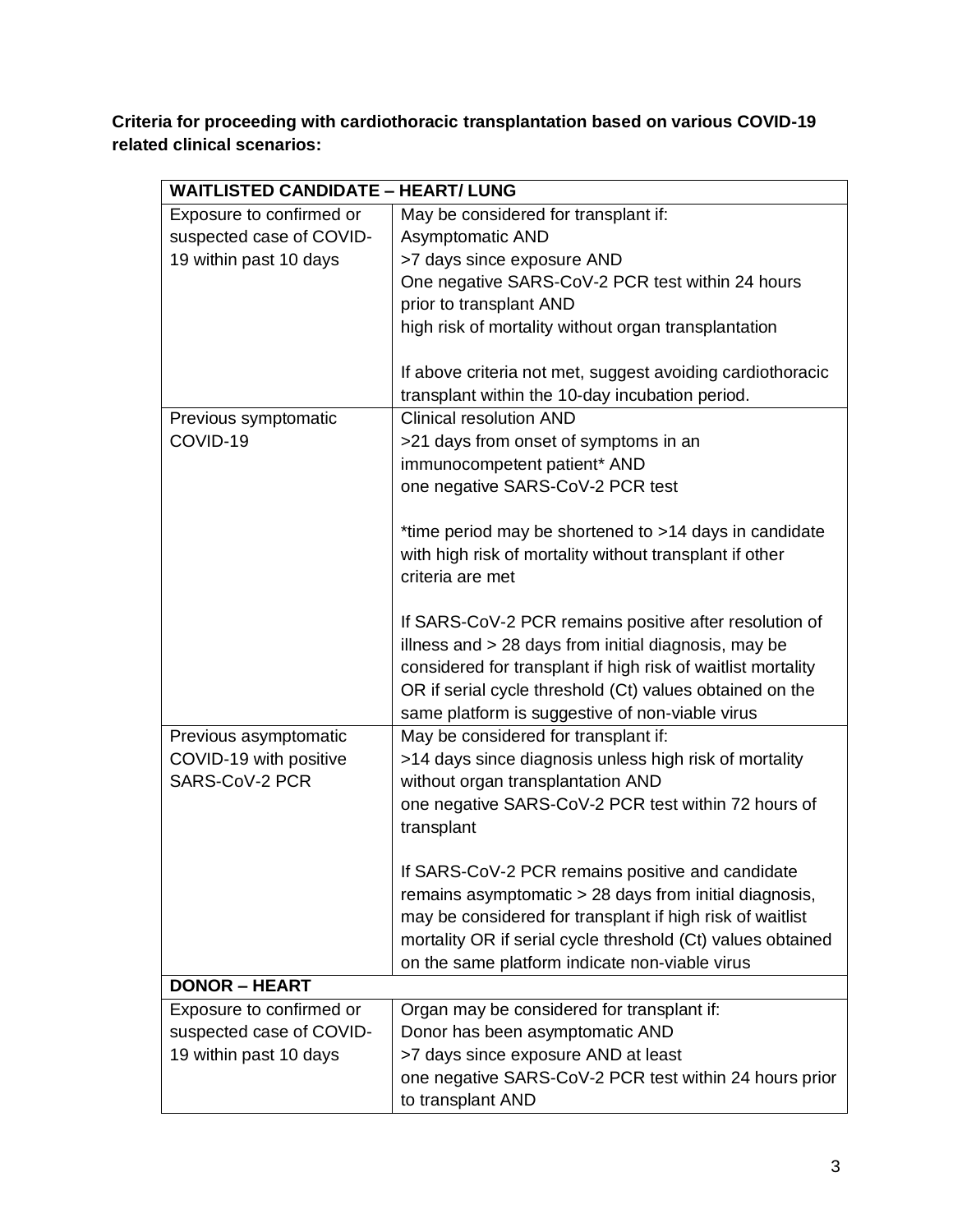|                                                                         | CT chest negative for pulmonary infection AND                 |  |
|-------------------------------------------------------------------------|---------------------------------------------------------------|--|
|                                                                         | potential candidate with high risk of mortality without       |  |
|                                                                         | organ transplantation                                         |  |
|                                                                         |                                                               |  |
| Donor with prior confirmed                                              | May be considered for transplant if:                          |  |
| COVID-19                                                                | Clinical resolution of COVID-19 symptoms AND                  |  |
|                                                                         | >21 days from onset of symptoms in an                         |  |
|                                                                         | immunocompetent donor AND                                     |  |
|                                                                         | at least one negative SARS-CoV-2 PCR within 72 hours          |  |
|                                                                         | of procurement                                                |  |
|                                                                         |                                                               |  |
|                                                                         | PCR+ donors may be considered on a case by case               |  |
|                                                                         | basis if other criteria are met and candidate is at high risk |  |
|                                                                         | of waitlist mortality, and/ or candidate with recent          |  |
|                                                                         | resolved COVID-19 with positive serology.                     |  |
| <b>DONOR - LUNG</b>                                                     |                                                               |  |
| Exposure to confirmed or                                                | Organ may be considered for transplant if:                    |  |
| suspected case of COVID-                                                | Donor has been asymptomatic AND                               |  |
| 19 within past 10 days                                                  | >7 days since exposure AND at least                           |  |
|                                                                         | one negative SARS-CoV-2 PCR test from a lower                 |  |
|                                                                         | respiratory sample within 24 hours of transplant AND          |  |
|                                                                         | CT chest negative for pulmonary infection AND                 |  |
|                                                                         | potential candidate with high risk of mortality without       |  |
|                                                                         | organ transplantation                                         |  |
|                                                                         |                                                               |  |
| Donor with prior confirmed                                              | May be considered for transplant if:                          |  |
| COVID-19                                                                | Clinical resolution of symptoms due to COVID-19 AND           |  |
|                                                                         | >21 days from onset of symptoms in an                         |  |
|                                                                         | immunocompetent donor AND                                     |  |
|                                                                         | no significant pulmonary disease due to COVID-19 (for         |  |
|                                                                         | e.g. required intubation) AND                                 |  |
|                                                                         | at least one negative *SARS-CoV-2 PCR AND                     |  |
|                                                                         | CT scan of the chest negative for evidence of pulmonary       |  |
|                                                                         | infection/chronic lung injury                                 |  |
|                                                                         | A lower respiratory sample for SARS-CoV-2 PCR is              |  |
|                                                                         | strongly recommended for all lung donors                      |  |
| <b>LUNG TRANSPLANT LISTING FOR COVID-19 RELATED RESPIRATORY FAILURE</b> |                                                               |  |
|                                                                         | May consider lung transplant in carefully selected            |  |
|                                                                         | patients based on the following criteria:                     |  |
|                                                                         | Severe lung injury has been present for > 28 days AND         |  |
|                                                                         | markers of irreversibility noted on imaging and ventilatory   |  |
|                                                                         | studies AND                                                   |  |
|                                                                         | Single organ disease from SARS-CoV-2 AND                      |  |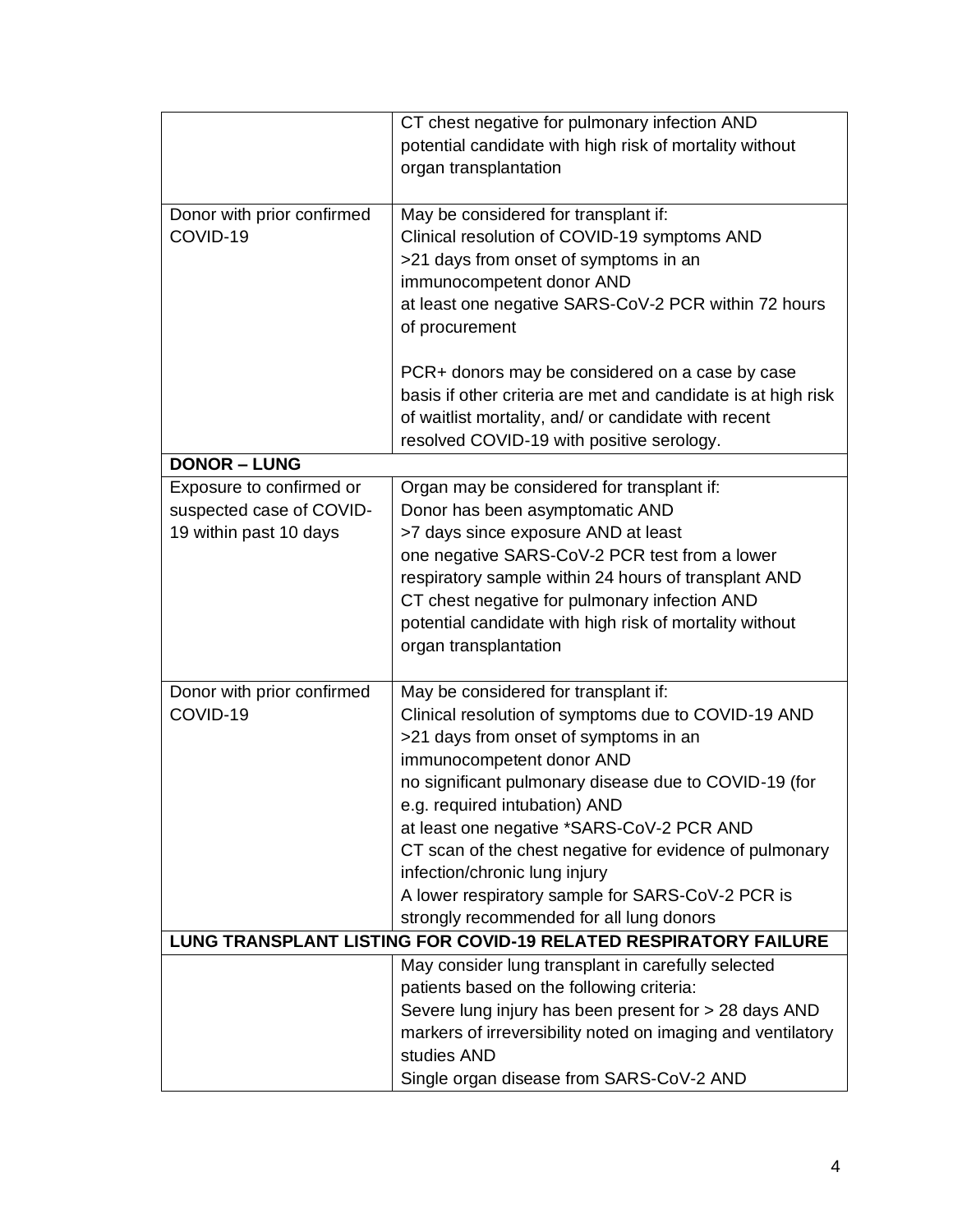| Two negative SARS-CoV-2 PCR tests 24-48 hours apart       |
|-----------------------------------------------------------|
| with at least one deep respiratory specimen), AND         |
| otherwise considered to be a candidate based on the       |
| transplant center's local policies.                       |
|                                                           |
| In case of persistent viral shedding, recommend bilateral |
| lung transplant only.                                     |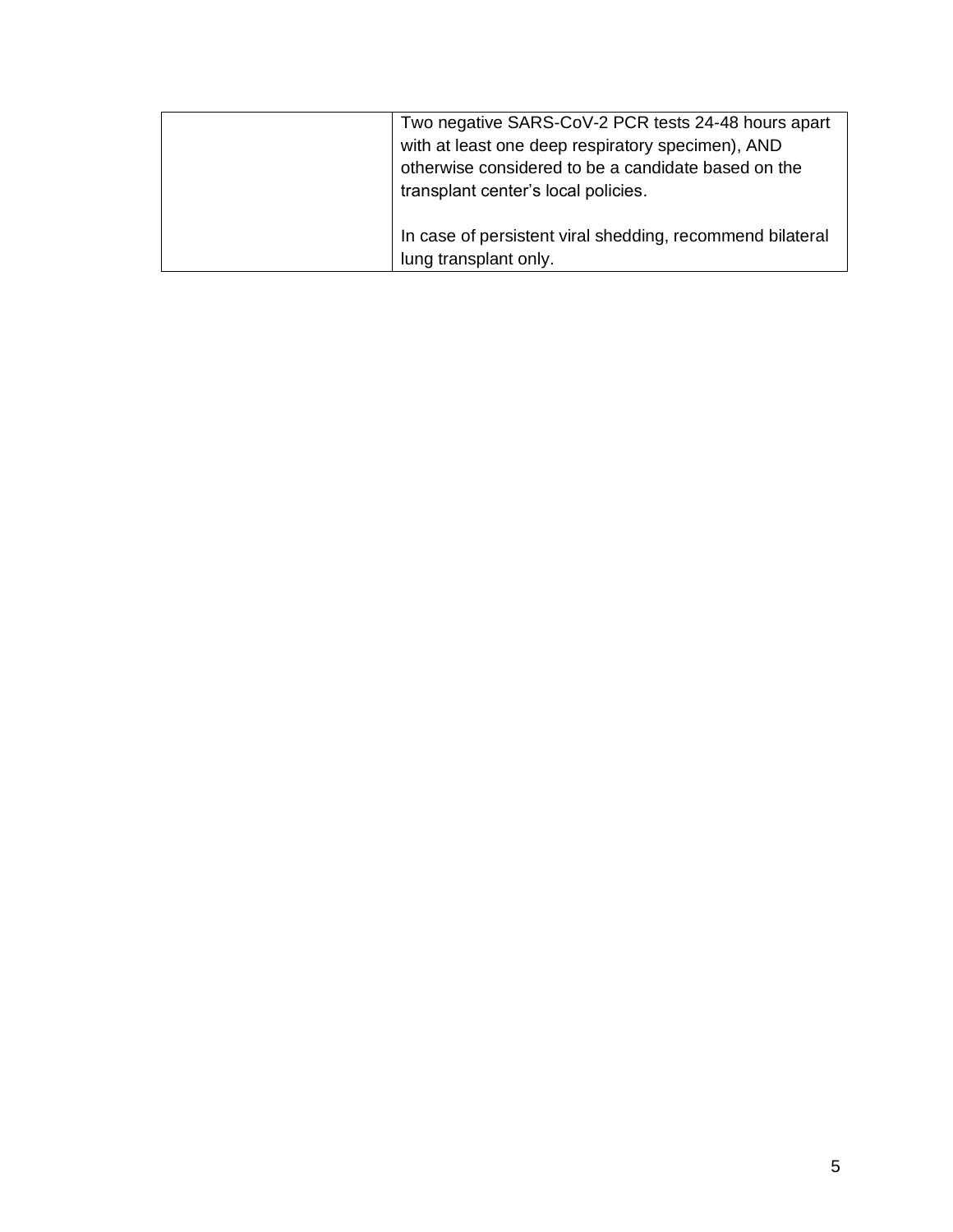## **References:**

1. Kaul DR, Valesano AL, Petrie JG, et al.: Donor to recipient transmission of SARS-CoV-2 by lung transplantation despite negative donor upper respiratory tract testing. Am J Transplant 2021.

2. Kumar D, Humar A, Keshavjee S, Cypel M: A call to routinely test lower respiratory tract samples for SARS-CoV-2 in lung donors. Am J Transplant 2021.

3. Kulkarni AV, Parthasarathy K, Kumar P, et al.: Early liver transplantation after COVID-19 infection: The first report. Am J Transplant 2021.

4. Manzia TM, Gazia C, Lenci I, et al.: Liver transplantation performed in a SARS-CoV-2 positive hospitalized recipient using a SARS-CoV-2 infected donor. Am J Transplant 2021.

5. Ceulemans LJ, Van Slambrouck J, De Leyn P, et al.: Successful double-lung transplantation from a donor previously infected with SARS-CoV-2. Lancet Respir Med 2021;9:315-8.

6. Kute VB, Godara S, Guleria S, et al.: Is it Safe to Be Transplanted From Living Donors Who Recovered From COVID-19? Experience of 31 Kidney Transplants in a Multicenter Cohort Study From India. Transplantation 2021;105:842-50.

7. Kimball A, Hatfield KM, Arons M, et al.: Asymptomatic and Presymptomatic SARS-CoV-2 Infections in Residents of a Long-Term Care Skilled Nursing Facility - King County, Washington, March 2020. MMWR Morb Mortal Wkly Rep 2020;69:377-81.

8. Qian G, Yang N, Ma AHY, et al.: A COVID-19 Transmission within a family cluster by presymptomatic infectors in China. Clin Infect Dis 2020.

9. Sethuraman N, Jeremiah SS, Ryo A: Interpreting Diagnostic Tests for SARS-CoV-2. JAMA 2020;323:2249-51.

10. Cevik M, Tate M, Lloyd O, Maraolo AE, Schafers J, Ho A: SARS-CoV-2, SARS-CoV, and MERS-CoV viral load dynamics, duration of viral shedding, and infectiousness: a systematic review and meta-analysis. Lancet Microbe 2021;2:e13-e22.

11. Wolfel R, Corman VM, Guggemos W, et al.: Virological assessment of hospitalized patients with COVID-2019. Nature 2020.

12. Ai Tang Xiao MD, Yi Xin Tong, M.D, Ph.D, Sheng Zhang, M.D: Profile of RT-PCR for SARS-CoV-2: a preliminary study from 56 COVID-19 patients. Clinical Infectious Diseases 2020.

13. Avanzato VA, Matson MJ, Seifert SN, et al.: Case Study: Prolonged Infectious SARS-CoV-2 Shedding from an Asymptomatic Immunocompromised Individual with Cancer. Cell 2020;183:1901-12 e9.

14. Aydillo T, Gonzalez-Reiche AS, Aslam S, et al.: Shedding of Viable SARS-CoV-2 after Immunosuppressive Therapy for Cancer. N Engl J Med 2020;383:2586-8.

15. Choi B, Choudhary MC, Regan J, et al.: Persistence and Evolution of SARS-CoV-2 in an Immunocompromised Host. N Engl J Med 2020;383:2291-3.

16. Hensley MK, Bain WG, Jacobs J, et al.: Intractable COVID-19 and Prolonged SARS-CoV-2 Replication in a CAR-T-cell Therapy Recipient: A Case Study. Clin Infect Dis 2021.

17. Hanson KE CA, Arias CA, et al. : Infectious Diseases Society of America Guidelines on the Diagnosis of COVID-19: Molecular Diagnostic Testing. Infectious Diseases Society of America 2020; Version 2.0.0. Available at [https://www.idsociety.org/practice-guideline/covid-19](https://www.idsociety.org/practice-guideline/covid-19-guideline-diagnostics/) [guideline-diagnostics/.](https://www.idsociety.org/practice-guideline/covid-19-guideline-diagnostics/) Accessed 4/12/21.

18. Bharat A, Querrey M, Markov NS, et al.: Lung transplantation for patients with severe COVID-19. Sci Transl Med 2020;12.

19. Han W, Zhu M, Chen J, et al.: Lung Transplantation for Elderly Patients With End-Stage COVID-19 Pneumonia. Ann Surg 2020;272:e33-e4.